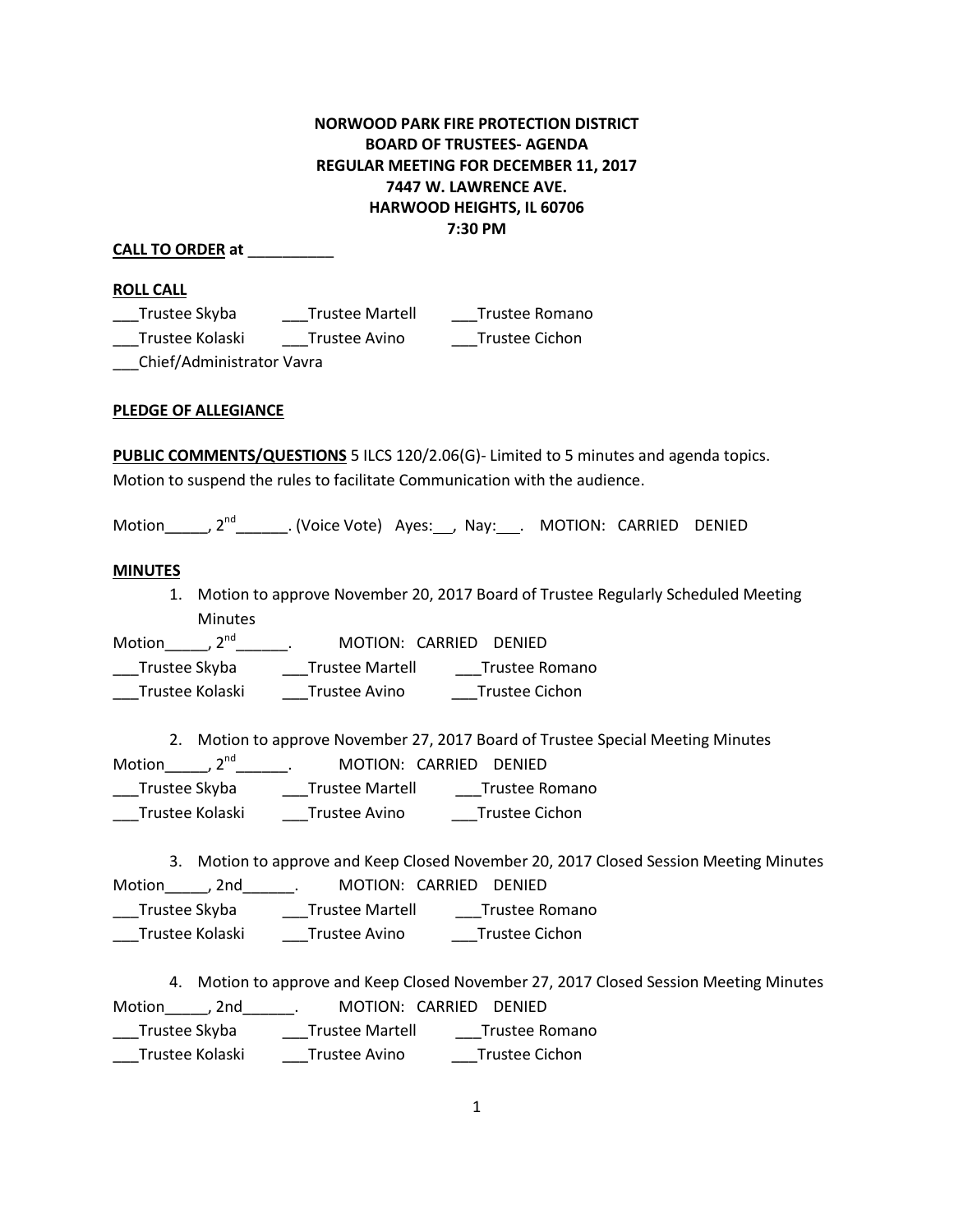### **TREASURER'S REPORT** TREASURER'S REPORT

1. Approve October's Accounts Payable Expenditures- \$428,291.21.

Motion\_\_\_\_\_, 2nd\_\_\_\_\_\_. MOTION: CARRIED DENIED

\_\_\_Trustee Skyba \_\_\_\_\_Trustee Martell \_\_\_\_\_\_Trustee Romano \_\_\_Trustee Kolaski \_\_\_Trustee Avino \_\_\_Trustee Cichon

2. Approve Treasurer's report as presented from the Financial Statement for November 2017. Motion\_\_\_\_\_, 2nd\_\_\_\_\_\_. MOTION: CARRIED DENIED \_\_\_Trustee Skyba \_\_\_Trustee Martell \_\_\_Trustee Romano \_\_\_Trustee Kolaski \_\_\_Trustee Avino \_\_\_Trustee Cichon

| <b>CHIEF'S REPORT</b> |          |                                                            |  |  | Chief/Administrator Vavra |  |
|-----------------------|----------|------------------------------------------------------------|--|--|---------------------------|--|
| Motion                | $2^{nd}$ | _. (Voice Vote) Ayes: __, Nay:____. MOTION: CARRIED DENIED |  |  |                           |  |

### **PRESIDENT'S REPORT** THE RESIDENT'S REPORT

### **COMMITTEE REPORTS**

| Finance & Information Technology Committee               | Trustee Romano         |
|----------------------------------------------------------|------------------------|
| <b>Building and Equipment Committee</b>                  |                        |
| <b>Policy Committee</b>                                  | Trustee Kolaski        |
| <b>Strategic Planning Committee</b>                      | <b>Trustee Martell</b> |
| Human Capital Committee                                  | Trustee Skyba          |
| <b>Community Relations Committee</b>                     | Trustee Avino          |
| Fire Commissioner & Pension Board Governance & Oversight | Trustee Cichon         |

### **OLD BUSINESS**

*Review, discuss, and/or take action on matters relative on the following:*

1. Motion to reject all previous bids for remounting of ambulance modules.

Motion\_\_\_\_\_, 2nd\_\_\_\_\_\_. MOTION: CARRIED DENIED

| Trustee Skyba | Trustee Martell | Trustee Romano |
|---------------|-----------------|----------------|
|               |                 |                |

\_\_\_Trustee Kolaski \_\_\_Trustee Avino \_\_\_Trustee Cichon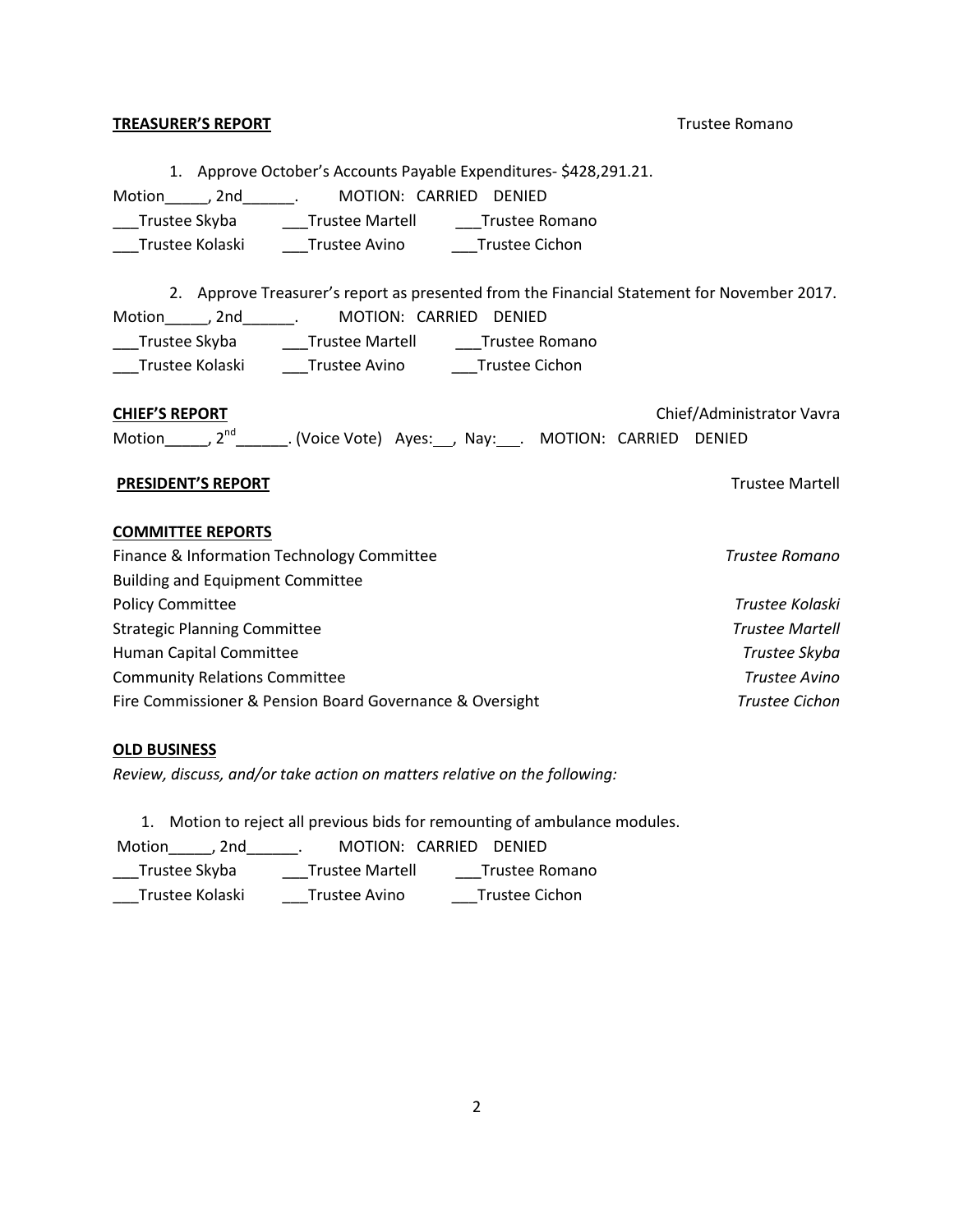### **NEW BUSINESS**

*Review, discuss, and/or take action on matters relative on the following:*

1. Motion to accept the audit for the 2017 fiscal year as presented by Knutte & Associates.

Motion , 2nd \_\_\_\_\_. MOTION: CARRIED DENIED

\_\_\_Trustee Skyba \_\_\_Trustee Martell \_\_\_Trustee Romano

\_\_\_Trustee Kolaski \_\_\_Trustee Avino \_\_\_Trustee Cichon

2. Motion to pass and approve Ordinance #17-4, the Norwood Park Fire Protection District 2017 Tax Levy.

| Motion<br>. 2nd | MOTION: CARRIED DENIED |                |
|-----------------|------------------------|----------------|
| Trustee Skyba   | <b>Trustee Martell</b> | Trustee Romano |
| Trustee Kolaski | Trustee Avino          | Trustee Cichon |

3. Motion to pass and approve Ordinance #17-5, an Ordinance giving Cook County Clerk direction related to the 2017 Tax Levy.

Motion\_\_\_\_\_, 2nd\_\_\_\_\_\_. MOTION: CARRIED DENIED

| Trustee Skyba   | <b>Trustee Martell</b> | Trustee Romano        |
|-----------------|------------------------|-----------------------|
| Trustee Kolaski | Trustee Avino          | <b>Trustee Cichon</b> |

4. Motion to approve the payout of elective sick time buyback to Randy Davis: 144 hours \$4,500.48.

| Motion<br>. 2nd |                        | MOTION: CARRIED DENIED |
|-----------------|------------------------|------------------------|
| Trustee Skyba   | <b>Trustee Martell</b> | Trustee Romano         |
| Trustee Kolaski | Trustee Avino          | Trustee Cichon         |

5. Motion to approve the Liability insurance renewal with Corkill insurance, effective January 1, 2018 through January 1, 2019. The renewal policy at an annual cost of \$35,624.00.

| <b>Motion</b><br>2nd |                        | MOTION: CARRIED DENIED |
|----------------------|------------------------|------------------------|
| Trustee Skyba        | <b>Trustee Martell</b> | Trustee Romano         |
| Trustee Kolaski      | Trustee Avino          | <b>Trustee Cichon</b>  |

6. Motion to approve the renewal for Workers Compensation through Illinois Public Risk Fund, effective January 1, 2018 through January 1, 2019, at an estimated cost of \$177,489.

| Motion<br>. 2nd | MOTION: CARRIED DENIED |                |
|-----------------|------------------------|----------------|
| Trustee Skyba   | <b>Trustee Martell</b> | Trustee Romano |
| Trustee Kolaski | Trustee Avino          | Trustee Cichon |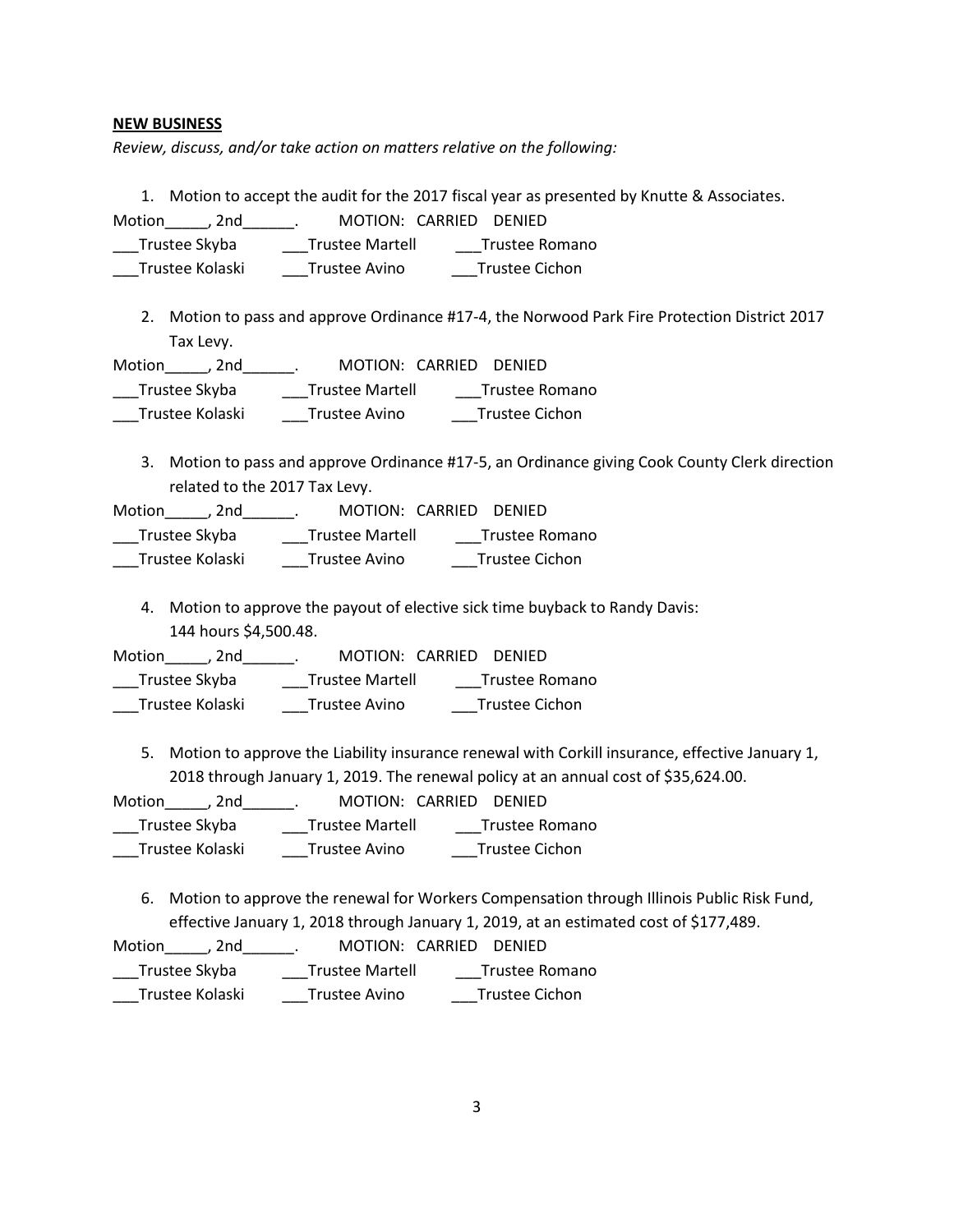7. Motion to release request for sealed bids for remount of ambulance module on 2018 Chassis per specification and returned by December 29, 2017 for opening at January 9, 2018 meeting.

Motion , 2nd \_\_\_\_\_\_. MOTION: CARRIED DENIED \_\_\_Trustee Skyba \_\_\_Trustee Martell \_\_\_Trustee Romano \_\_\_Trustee Kolaski \_\_\_Trustee Avino \_\_\_Trustee Cichon

8. Motion to release request for sealed proposal for interior/exterior surveillance camera system and recorder per project specifications and returned by December 29, 2017 for opening at January 9, 2018 meeting.

Motion , 2nd . MOTION: CARRIED DENIED \_Trustee Skyba \_\_\_\_\_\_Trustee Martell \_\_\_\_\_\_Trustee Romano \_\_\_Trustee Kolaski \_\_\_Trustee Avino \_\_\_Trustee Cichon

9. Motion to release request for sealed proposal for VOIP telephone system per project specifications and returned by December 29, 2017 for opening at January 9, 2018 meeting.

Motion , 2nd . MOTION: CARRIED DENIED \_\_\_Trustee Skyba \_\_\_Trustee Martell \_\_\_Trustee Romano \_\_\_Trustee Kolaski \_\_\_Trustee Avino \_\_\_Trustee Cichon

10. Motion to release request for sealed proposal for information technologies services per project specifications and returned by December 29, 2017 for opening at January 9, 2018 meeting.

| Motion<br>. 2nd |                        | MOTION: CARRIED DENIED |
|-----------------|------------------------|------------------------|
| Trustee Skyba   | <b>Trustee Martell</b> | Trustee Romano         |
| Trustee Kolaski | Trustee Avino          | Trustee Cichon         |

11. Motion to approve one time payout of unused vacation time to Chief Vavra of 61 hours- \$3,783.22 for calendar year 2017.

| Motion<br>. 2nd |                        | MOTION: CARRIED DENIED |
|-----------------|------------------------|------------------------|
| Trustee Skyba   | <b>Trustee Martell</b> | Trustee Romano         |
| Trustee Kolaski | Trustee Avino          | Trustee Cichon         |

12. Motion to ratify the cost of the preventative maintenance to Engine 101 for \$14,360.96 by Global Emergency Products.

| <b>Motion</b><br>. 2nd | MOTION: CARRIED DENIED |                |
|------------------------|------------------------|----------------|
| Trustee Skyba          | <b>Trustee Martell</b> | Trustee Romano |
| Trustee Kolaski        | Trustee Avino          | Trustee Cichon |

13. Motion to approve the payment of \$3,550.00 to IFCA Educational and Research Foundation for Leigh Unger's Chief Fire Officer 2017 program.

| Motion<br>. 2nd |                        | MOTION: CARRIED DENIED |
|-----------------|------------------------|------------------------|
| Trustee Skyba   | <b>Trustee Martell</b> | Trustee Romano         |
| Trustee Kolaski | Trustee Avino          | Trustee Cichon         |